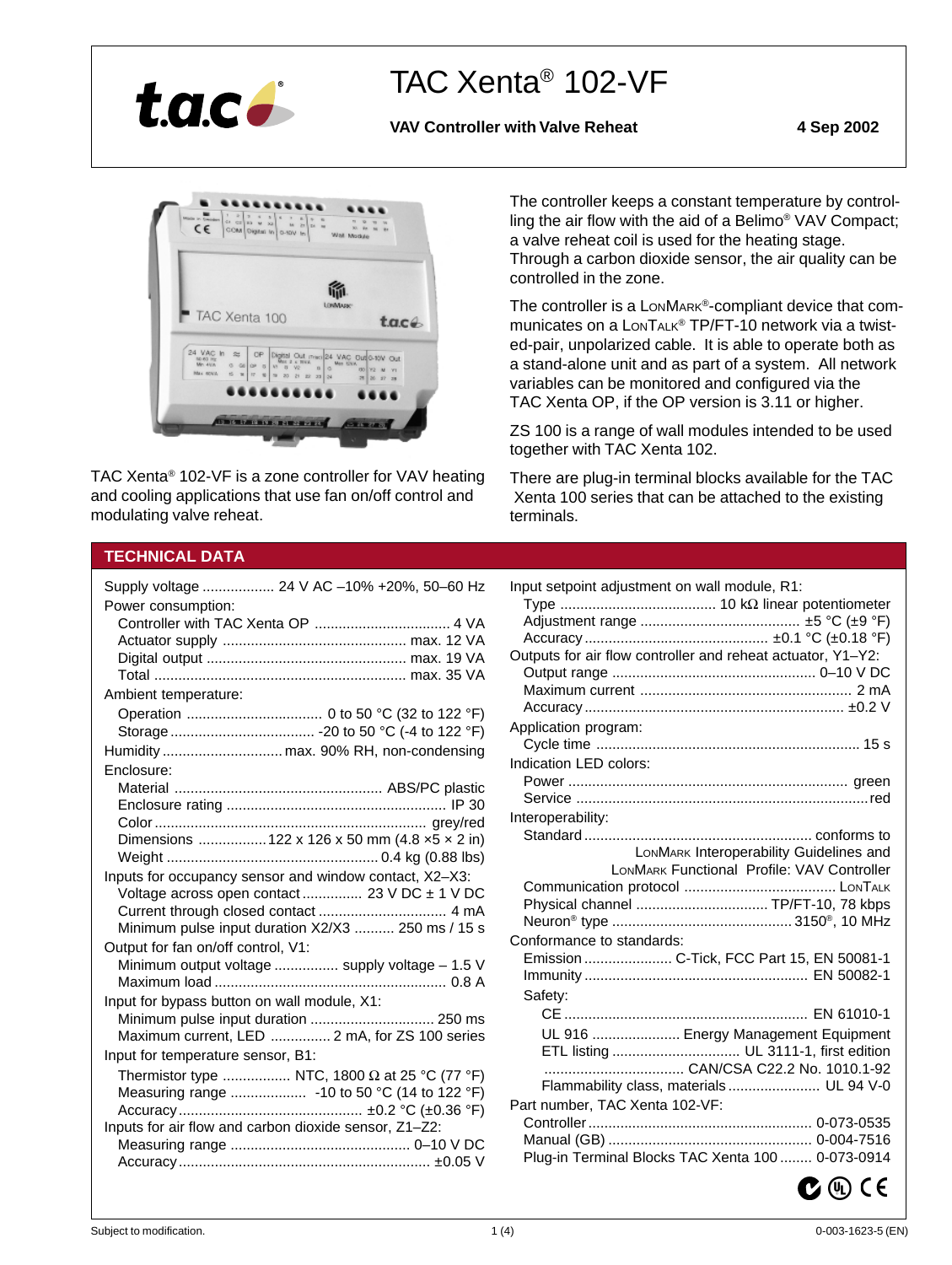# **APPLICATION EXAMPLE**



# **FUNCTIONS**

The function of TAC Xenta 102-VF is determined by the occupancy mode, the application mode, the emergency mode, the manual mode and the node state.

The airflow and a valve reheat coil are controlled to maintain the zone temperature in sequence. The airflow increases when the cooling demand increases. If the cooling demand in the zone decreases, the valve reheat is started, and the fan runs (if a fan is enabled). Furthermore, the airflow is set to its minimum value with a fan, and the minimum heat value without a fan.

#### **Air quality control**

In order to maintain the air quality, the controller selects the highest of three possible air flow values: the air flow ordered from the cooling sequence, the air quality control or the set minimum air flow. When carbon dioxide concentration is high, the airflow is set from the air quality control (see figure 3); at other times, it is set by the temperature control sequence. The air quality control is enabled in the occupied and bypass modes.



# **OPERATING MODES**

#### **Occupied mode**

Occupied mode is used when the zone is occupied. This mode is also the default mode after a reset or a power up. The fan is on if it is enabled and the heating stage is active.

# **Standby mode**

The standby mode reduces energy consumption when enabled. In this mode, the neutral zone is larger than that of the occupied mode, and the airflow is diminished from "minimum occupied airflow" to "minimum standby airflow".

#### **Bypass mode**

To bypass the centrally set standby mode, press the bypass button on the wall module, upon which the controller switches to occupied mode. When two hours have passed, the controller reverts to standby mode.

#### **Unoccupied and off modes**

The controller stops running when centrally ordered, when a window is opened or slave mode is enabled. The damper is fully closed.

#### **Slave mode**

The following occurs when the network variable *nciAppOptions* enables the slave mode:

The slave controller goes into off mode and receives copies of output signals from the master controller.

In slave mode, both the slave and master controllers must be equipped with identical auxiliary units.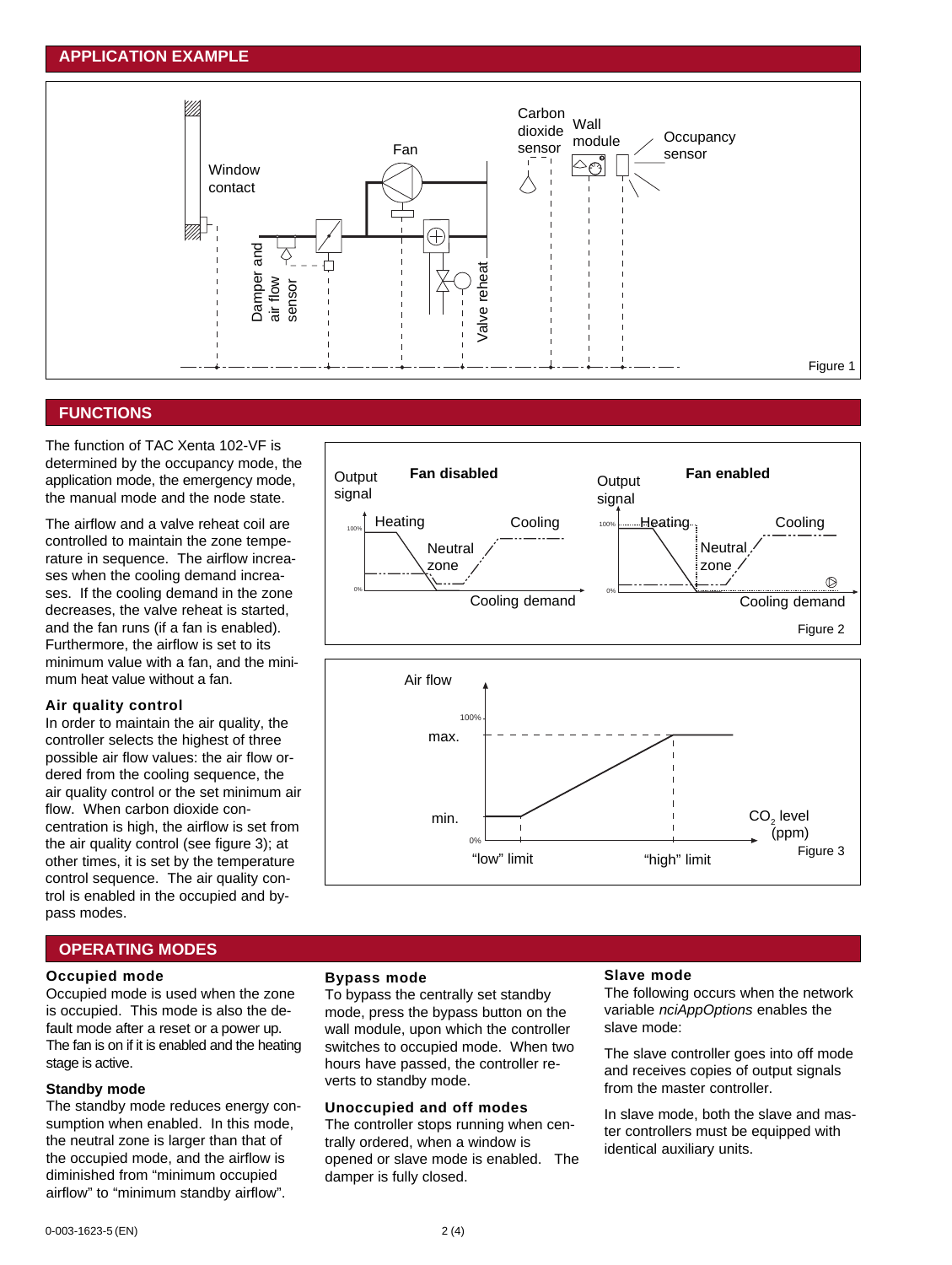# **OPERATING MODES (CONT'D.)**

#### Night purge mode

In night purge mode, the airflow is set to its maximum value in order to cool the zone with night air. The heating is off.

# **EMERGENCY MODE**

Emergency mode must be manually set and has two different settings:

#### Shutdown mode

The damper is fully closed.

#### Purge mode

The air flow is set to its nominal value, which equals a fully open damper.

When emergency mode is not enabled, the network variable is set to normal control.

# **INSTALLATION**

The controller may be mounted on a DIN rail or fastened onto a ceiling or a wall. Two sockets are provided for that purpose.

#### **Cable lengths**

Communication cables: refer to the TAC Xenta Network Guide, part number 0-004-7460.

Other cables: maximum length 30 m (100 ft), minimum cross-sectional area of 0.7 mm<sup>2</sup> (20 AWG) applies to all other cables and all other equipment. The cables are to be twisted, but not shielded.

# **CONFIGURATION OPTIONS**

By changing the network variable nci-AppOptions (see figure 4), it is possible to achieve different options in TAC Xenta 102-VF.

The controller's default setting disables all auxiliary units. Below is a list of the different options:

- Occupancy sensor enabled/disabled
- Window contact enabled/disabled
- Fan enabled/disabled
- Air quality controller enabled/ disabled
- Slave mode enabled/disabled
- Occupancy sensor normally open/ normally closed

# **LONMARK OBJECTS AND NETWORK VARIABLES**